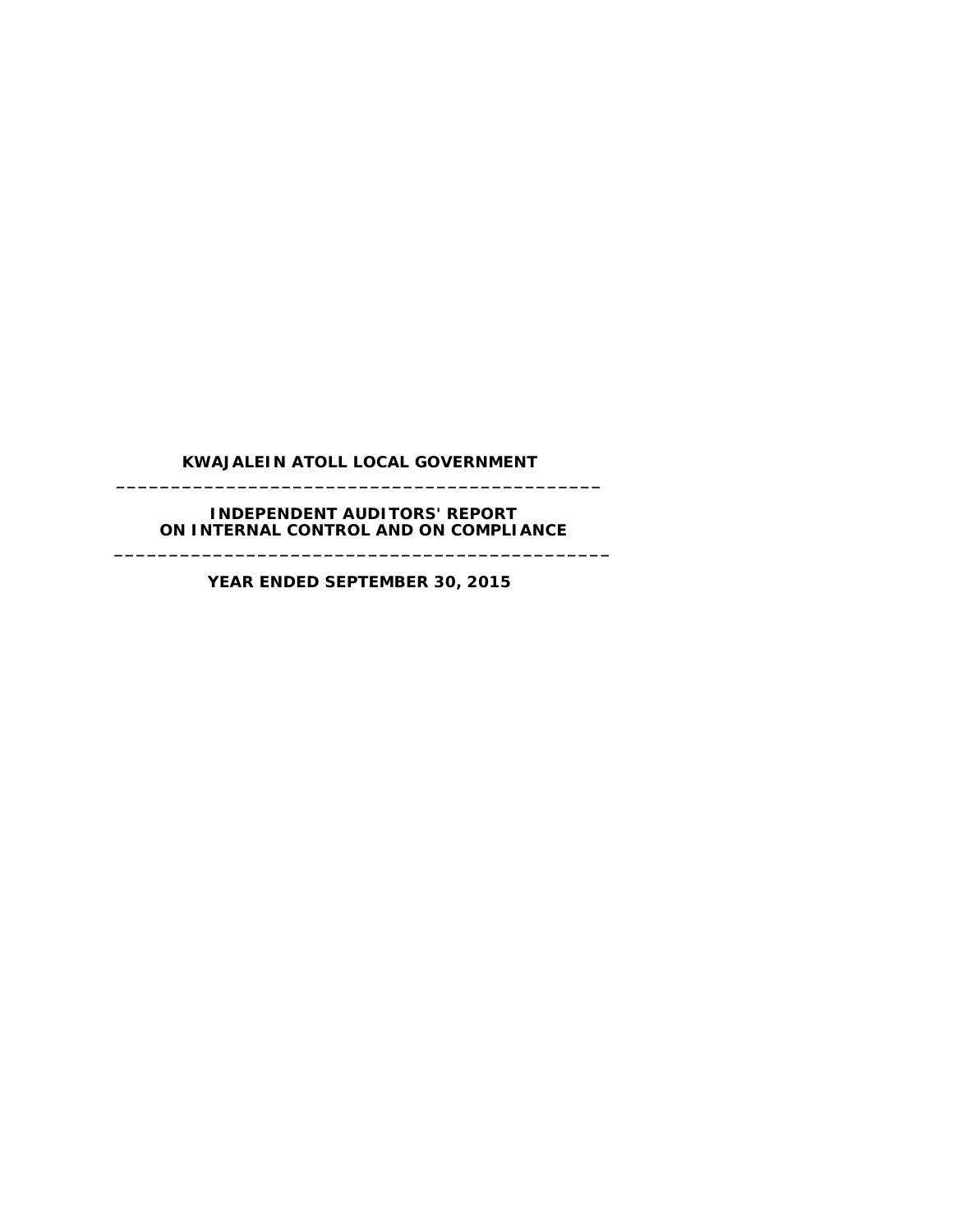

Deloitte & Touche LLP 361 South Marine Corps Drive Tamuning, GU 96913-3973 USA

Tel: +1 (671) 646-3884 Fax: +1 (671) 649-4265

www.deloitte.com

#### **INDEPENDENT AUDITORS' REPORT ON INTERNAL CONTROL OVER FINANCIAL REPORTING AND ON COMPLIANCE AND OTHER MATTERS BASED ON AN AUDIT OF FINANCIAL STATEMENTS PERFORMED IN ACCORDANCE WITH** *GOVERNMENT AUDITING STANDARDS*

The Honorable Mayor Hirata Kabua Kwajalein Atoll Local Government:

We have audited, in accordance with auditing standards generally accepted in the United States of America and the standards applicable to financial audits contained in *Government Auditing Standards* issued by the Comptroller General of the United States, the financial statements of the Kwajalein Atoll Local Government (KALGOV) as of September 30, 2015, and have issued our report thereon dated December 27, 2018. Our report included a qualification due to the omission of certain capital assets and the lack of recording a liability for compensated absences in governmental activities and stated that the scope of our work was not sufficient to enable us to express, and we did not express, an opinion on the respective financial statements of the governmental activities and the general fund for the year ended September 30, 2015.

#### **Internal Control Over Financial Reporting**

In planning and performing our audit of the financial statements, we considered KALGOV's internal control over financial reporting (internal control) to determine the audit procedures that are appropriate in the circumstances for the purpose of expressing our opinion on the financial statements, but not for the purpose of expressing an opinion on the effectiveness of KALGOV's internal control. Accordingly, we do not express an opinion on the effectiveness of KALGOV's internal control.

Our consideration of internal control was for the limited purpose described in the preceding paragraph and was not designed to identify all deficiencies in internal control that might be material weaknesses or significant deficiencies and therefore, material weaknesses or significant deficiencies may exist that have not been identified. However, as described in the accompanying schedule of findings and responses, we did identify certain deficiencies in internal control that we consider to be material weaknesses and significant deficiencies.

A *deficiency in internal control* exists when the design or operation of a control does not allow management or employees, in the normal course of performing their assigned functions, to prevent, or detect and correct misstatements on a timely basis. A *material weakness* is a deficiency, or a combination of deficiencies, in internal control such that there is a reasonable possibility that a material misstatement of the entity's financial statements will not be prevented, or detected and corrected on a timely basis. We consider the deficiencies described in the accompanying Schedule of Findings and Responses as items 2015-001, 2015- 002, 2015-004 and 2015-010 to be material weaknesses.

A *significant deficiency* is a deficiency, or a combination of deficiencies in internal control that is less severe than a material weakness, yet important enough to merit attention by those charged with governance. We consider the deficiencies described in the accompanying Schedule of Findings and Responses as items 2015-003, 2015-007 and 2015-009 to be significant deficiencies.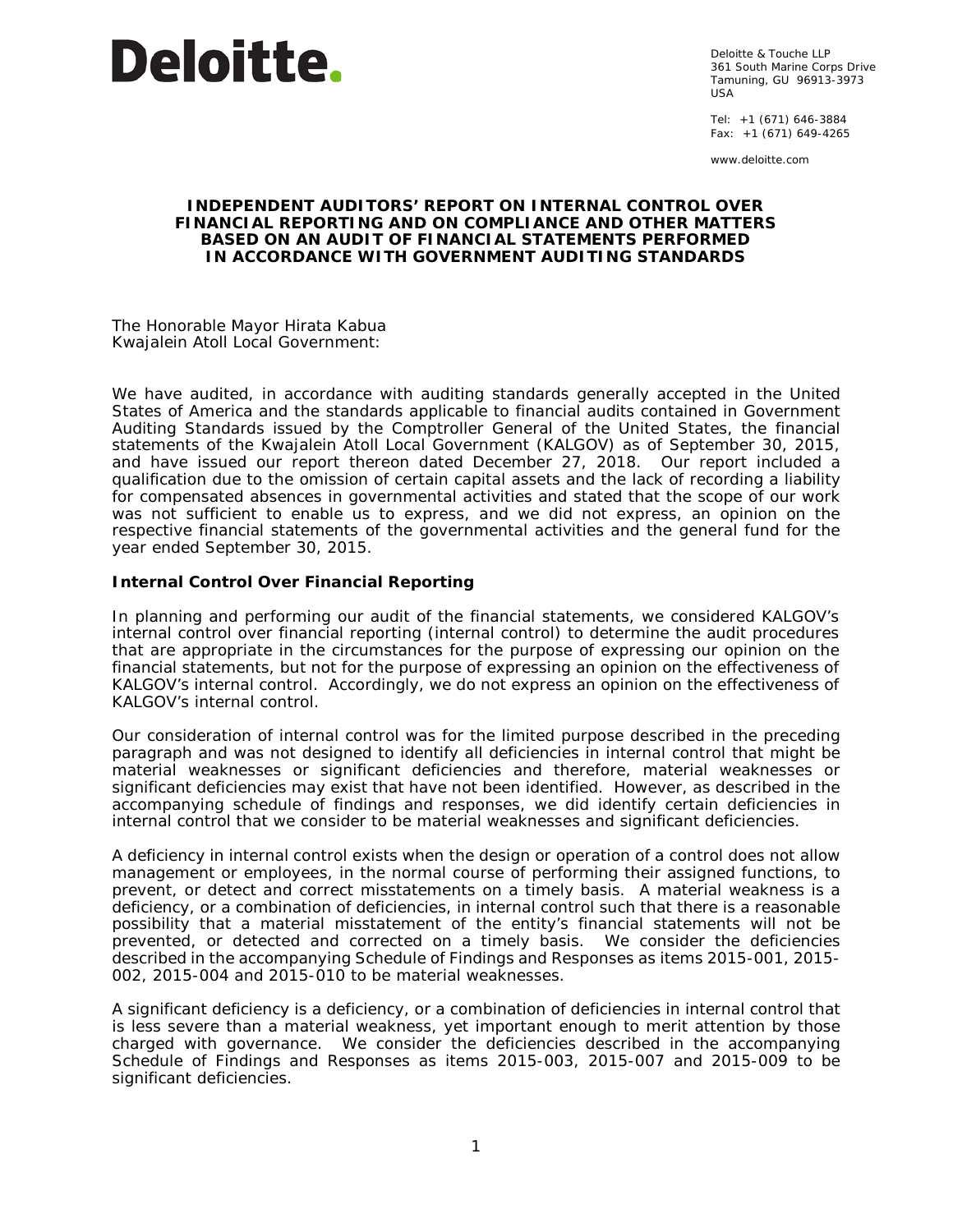# Deloitte.

# **Compliance and Other Matters**

As part of obtaining reasonable assurance about whether KALGOV's financial statements are free of material misstatement, we performed tests of its compliance with certain provisions of laws, regulations, contracts, and grant agreements, noncompliance with which could have a direct and material effect on the determination of financial statement amounts. However, providing an opinion on compliance with those provisions was not an objective of our audit and, accordingly, we do not express such an opinion. The results of our tests disclosed instances of noncompliance or other matters that are required to be reported under *Government Auditing Standards* and which are described in the accompanying Schedule of Findings and Responses as items 2015-005, 2015-006, 2015-008 and 2015-011.

# **KALGOV's Omission of Response to Findings**

KALGOV has opted to omit responses and corrective actions to the findings identified in our audit and are described in the accompanying Schedule of Findings and Responses. Such missing information is considered to be an essential part of the Schedule of Findings and Responses. However, KALGOV's responses, if any, are not subjected to the auditing procedures applied in our audit of the financial statements and, accordingly, we express no opinion on them.

#### **Purpose of this Report**

The purpose of this report is solely to describe the scope of our testing of internal control and compliance and the results of that testing, and not to provide an opinion on the effectiveness of the entity's internal control or on compliance. This report is an integral part of an audit performed in accordance with *Government Auditing Standards* in considering the entity's internal control and compliance. Accordingly, this communication is not suitable for any other purpose.

 $0$  of Harle

December 27, 2018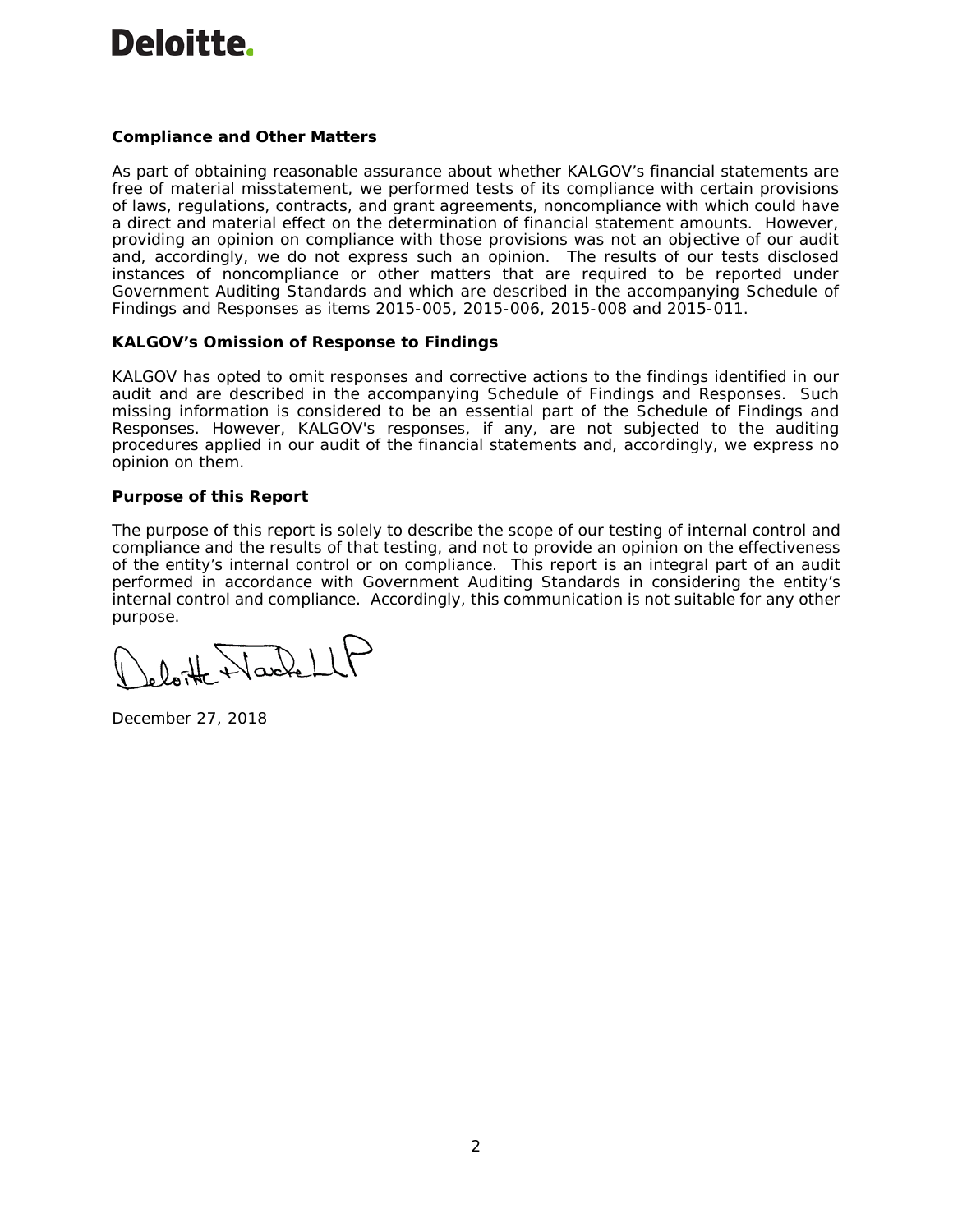Schedule of Findings and Responses Year Ended September 30, 2015

Finding No.: 2015-001 Area: Capital Assets

Criteria: Effective internal control necessitates that capital assets be recorded in the fixed asset register, properly tagged with asset identification number, and with complete description and location.

Condition: As of September 30, 2015, a capital asset register was not available to support the underlying cost and accumulated depreciation recorded in the general ledger. Furthermore, the following exceptions over capital assets were noted:

- 1. Due to unavailability of a capital asset register, location and condition of capital assets were undeterminable.
- 2. No established policies and process for capital asset disposals.
- 3. No established capitalization policy in place to determine capitalizable assets.

Cause: The cause of the above condition is the lack of internal control policies and procedures governing proper monitoring, capitalization, maintenance, and disposal of capital assets.

Effect: The effect of the above condition is potential misstatement in capital asset balances and scope limitation in the audit process.

Recommendation: We recommend that management maintain a fixed asset register, perform inventory of capital assets, establish capitalization policy and establish capital asset retirement policy.

Prior Year Status: The lack of established policies and procedures over capital assets was reported as a finding in the audit of KALGOV for fiscal years 2012 through 2014.

Auditee Response and Corrective Action: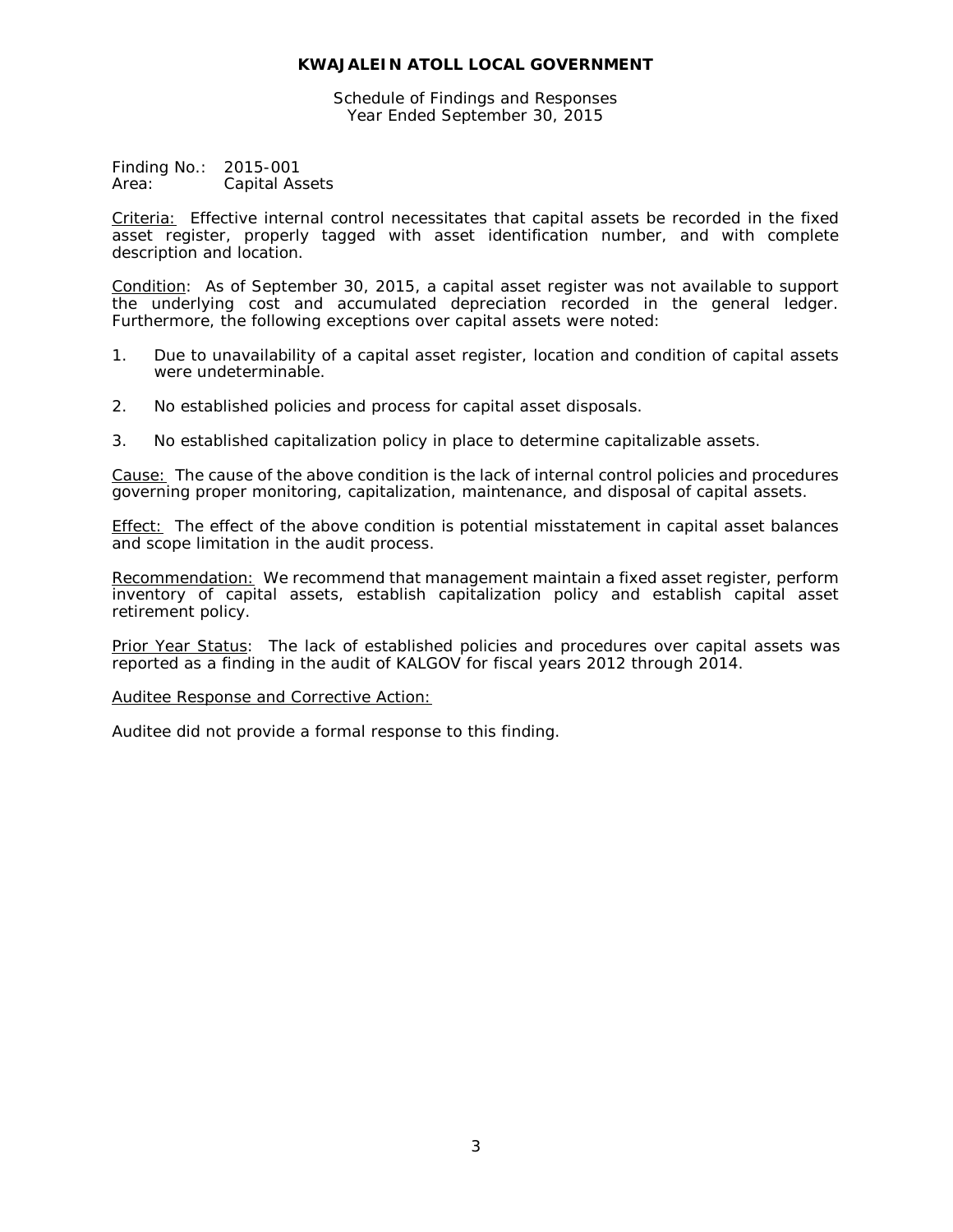## **KWAJALEIN ATOLL LOCAL GOVERNMENT Schedule of Findings, Continued Year Ended September 30, 2012**

Finding No.: 2015-002 Area: Compensated Absences

Criteria: Per Rule XVII - *Leave Privileges* of the policy adopted by KALGOV Civil Service Commission (CSC):

- a. Section 1(a) states that the maximum amount of leave that can be accumulated at the end of the leave year December 31 is 240 hours. Thereafter, any excess shall be forfeited unless taken before the end of the calendar year in which such excess was accumulated.
- b. Section 1(f) states that vacations will be scheduled in an orderly manner so that adequate manpower is available for the work to be done.
- c. Section 1(j) states that unused vacation leave will be paid to the employee subject to maximum amount described in Section 1 (a).
- d. Section 3(b) states that the appointing officer may require medical documentation as evidence of the employee's illness or injury that prevented attendance at work.
- e. Section 3(f) states that upon normal retirement, medical retirement or death the employee or beneficiary shall be paid 50% of the sick leave accumulated. Maximum accumulated sick leave is 960 hours.

Condition: During the year ended September 30, 2015, KALGOV asserted that it follows RepMar's Public Service Commission policy regarding compensated absences. However, no written documentation was available on file to support this assertion. Furthermore, the following exceptions were noted regarding compensated absences:

- 1. A supporting schedule of compensated absences payable as at September 30, 2015 was not available.
- 2. The sick leave liability at September 30, 2015 reported a debit balance of \$20,861 due to encashment of sick leave pay without corresponding accrual.
- 3. Accumulated amount of \$814 unused sick leave was paid to employees still in serivce without appropriate approved sick leave application and certificate from qualified medical officer.
- 4. During the year ended September 30, 2015, management encashed a total of \$10,074 for unused annual leave. Recipients include KALGOV employees still in service.
- 5. A \$2,878 cash advance covering 320 annual leave hours was requested by the Finance Director; however, examination of the underlying payroll register indicated 720 annual leave hours were applied totaling \$7,322.

Cause: The cause of the above condition is the lack of internal control policies facilitating complete monitoring, accurate reporting of compensated absences, and compliance with KALGOV CSC policies.

**Effect:** The effect of the above condition is potential misstatement in compensated absences payable, noncompliance with KALGOV CSC policies, and scope limitation in the audit process.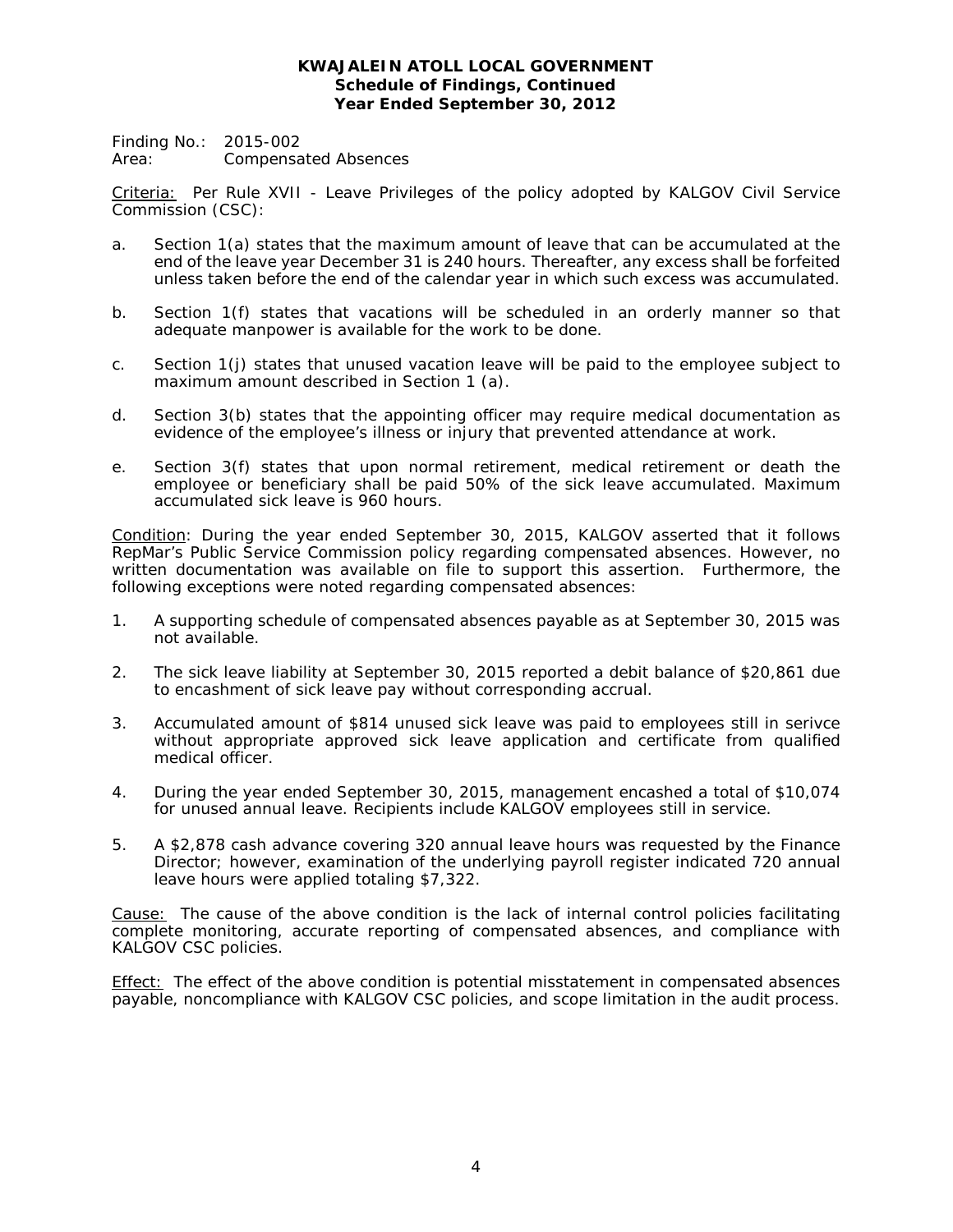Schedule of Findings and Responses Year Ended September 30, 2015

Finding No.: 2015-002, Continued<br>Area: Compensated Absence Compensated Absences

Recommendation: We recommend that management maintain updated compensated absences schedule and adhere to KALGOV CSC policies.

Prior Year Status: The lack of established policies and procedures over compensated absences was reported as a finding in the audit of KALGOV for fiscal years 2012 through 2014.

#### Auditee Response and Corrective Action: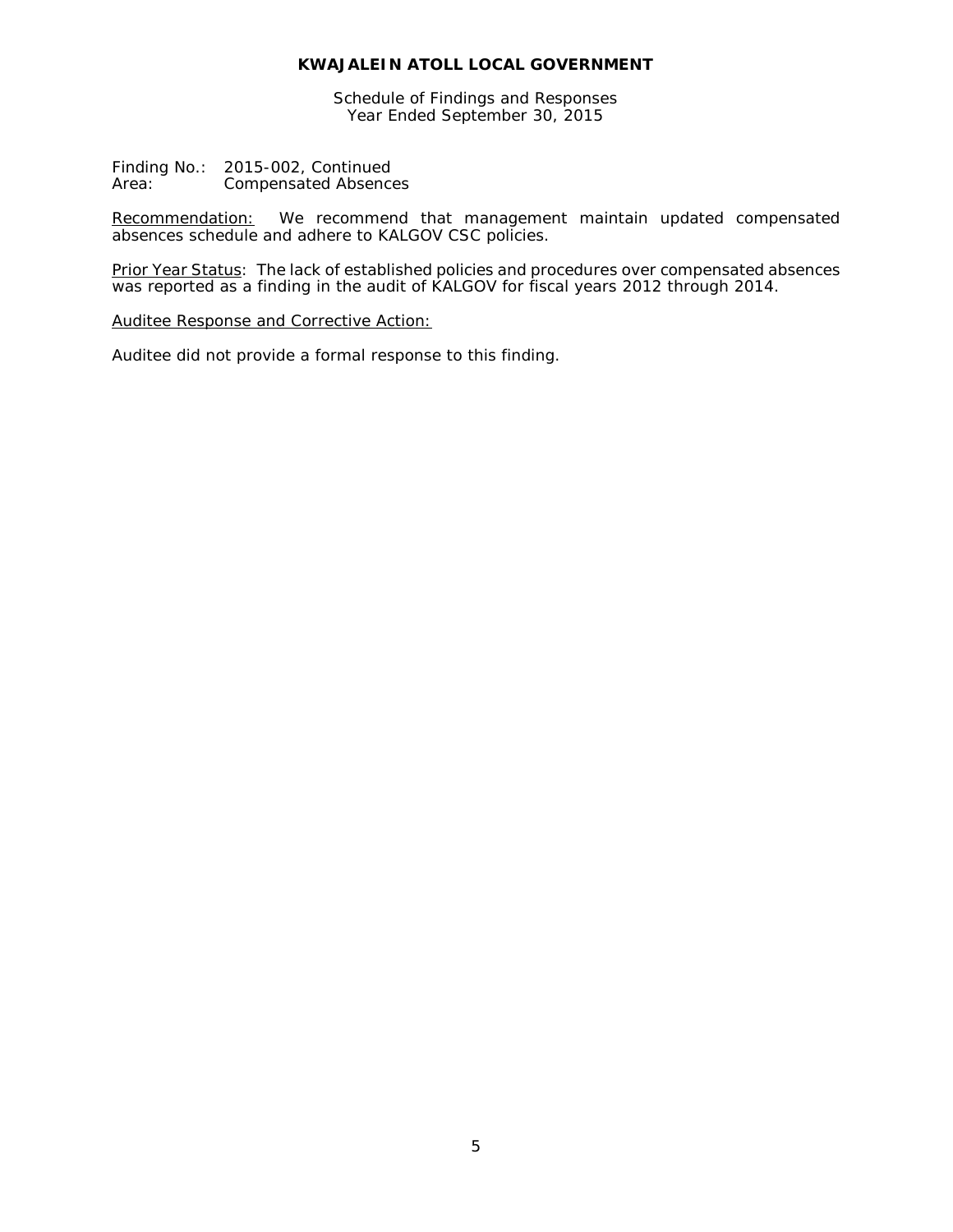Schedule of Findings and Responses Year Ended September 30, 2015

Finding No.: 2015-003 Area: Accounts Receivables

Criteria: Effective internal control necessitates that employee advances and other receivables be collected in a timely manner to facilitate efficient governmental operations and minimize possible losses through noncollection.

Condition: As of September 30, 2015, KALGOV reported the following employee advances and other receivables:

|                    | Amount   | Allowance  |
|--------------------|----------|------------|
| Due from Employees | \$27.203 | \$(21,768) |
| AR Others          | 28,093   | (27, 577)  |
| Tax Due            | 76.699   | (43, 457)  |

Due from employees included cash advances for one current employee (\$27,000) and one former employee (\$12,200) without payroll deduction. The \$27,000 cash advance was subsequently liquidated in March 2015 upon the death of the employee.

Furthermore, documentation that management performs allowance assessment on a periodic basis was not available.

Cause: The cause of the above condition is the lack of adequate internal control governing proper approval of employee advances and enforcement of timely collection of receivables.

Effect: The effect of the above conditions potentially impacts KALGOV's ability to facilitate efficient government operations and potential loss of government funds.

Recommendation: We recommend that management implement collection procedures over outstanding employee advances and other receivables. Furthermore, we recommend that management establish formal policies approved by the Executive Council over employee advances.

Prior Year Status: The lack of established policies and procedures over accounts receivable was reported as a finding in the audit of KALGOV for fiscal years 2013 and 2014.

#### Auditee Response and Corrective Action: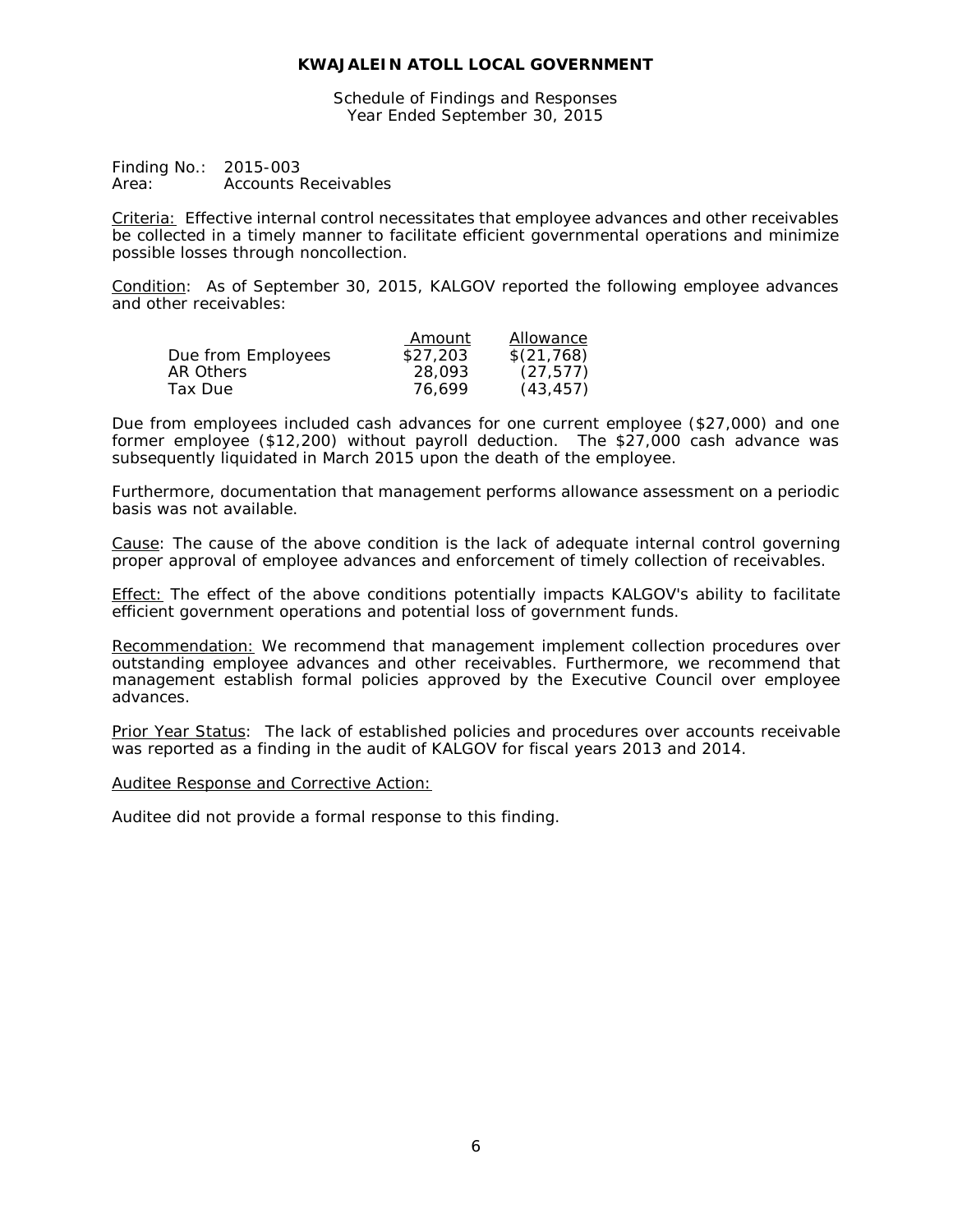Schedule of Findings and Responses Year Ended September 30, 2015

Finding No.: 2015-004 Area: Journal Entries

Criteria: Effective internal control necessitates that journal entries be adequately supported and independently reviewed.

Condition: Our testing of journal entries noted the following exceptions:

- 1. The journal voucher system is not utilized and there is no evidence to support independent review of recorded journal entries.
- 2. Journal entry # 15-09005 for \$108,000 to record tax revenues paid directly to MISSA lacked supporting documentation supporting the revenue amount and application of payment.
- 3. Journal entry #s 15-09006 and 15-09008 for \$377,784 and \$173,339, respectively, to record tax revenues paid directly to MISSA and RepMar lacked supporting documentation supporting the revenue amount and application of payment.
- 4. Journal entry # GLFY15-MKABUA for \$1,032 to record a land lease expenditure lacked supporting lease agreement as basis for recordation.

Cause: The cause of the above condition is the lack of internal control policies and procedures requiring correctness of journal entries and independent review prior to recording to the general ledger.

**Effect:** The effect of the above condition is a potential for unauthorized journal entries.

Recommendation: We recommend that management adopt policies and procedures to evidence review and approval of journal entries. Furthermore, management may consider utilizing the journal voucher system.

Prior Year Status: The lack of internal control policies and procedures over journal entries was reported as a finding in the audit of KALGOV for fiscal years 2012 through 2014.

Auditee Response and Corrective Action: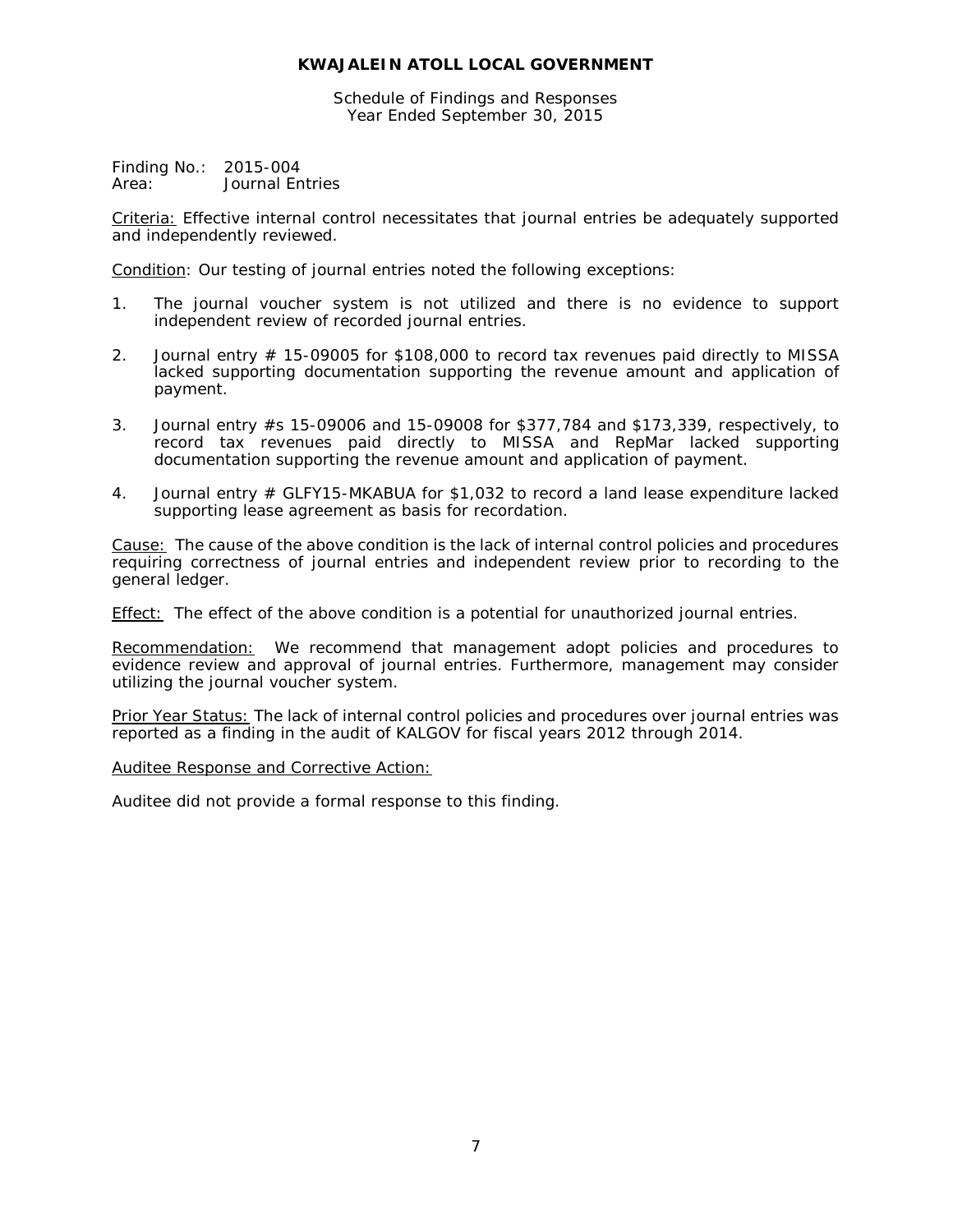Schedule of Findings and Responses Year Ended September 30, 2015

Finding No.: 2015-005 Area: Local Noncompliance - Social Security Taxes

Criteria: Sections 131 and 215 of the RepMar Social Security Act of 1990 and the Social Security Health Fund Act of 1991, respectively, state that no later than the tenth day after the end of each quarter, every employer shall submit to the Social Security Administrator a report of the wages and salaries paid by the employer, and the contributions due from the employer, under Sections 129 and 130, 213 and 214, respectively, and pay into the Fund the contributions due.

Condition: KALGOV filed and paid social security contributions for the year ended September 30, 2015 in a manner inconsistent with the criteria. As of September 30, 2015, KALGOV was liable for social security contributions in the amount of \$5,952,654, inclusive of penalties and interest relating to delinquent and unremitted contributions.

Cause: The cause of the above condition is the lack of policies and procedures to monitor timely filing of returns and payment of social security taxes.

Effect: The effect of the above condition is noncompliance with the Social Security Act of 1990 and the Social Security Health Fund Act of 1991.

Recommendation: We recommend that management comply with the Social Security Act of 1990 and the Social Security Health Fund Act of 1991.

Prior Year Status: The lack of compliance with the Social Security Act of 1990 and the Social Security Health Fund Act of 1991 was reported as a finding in the audit of KALGOV for fiscal years 2012 through 2014.

Auditee Response and Corrective Action: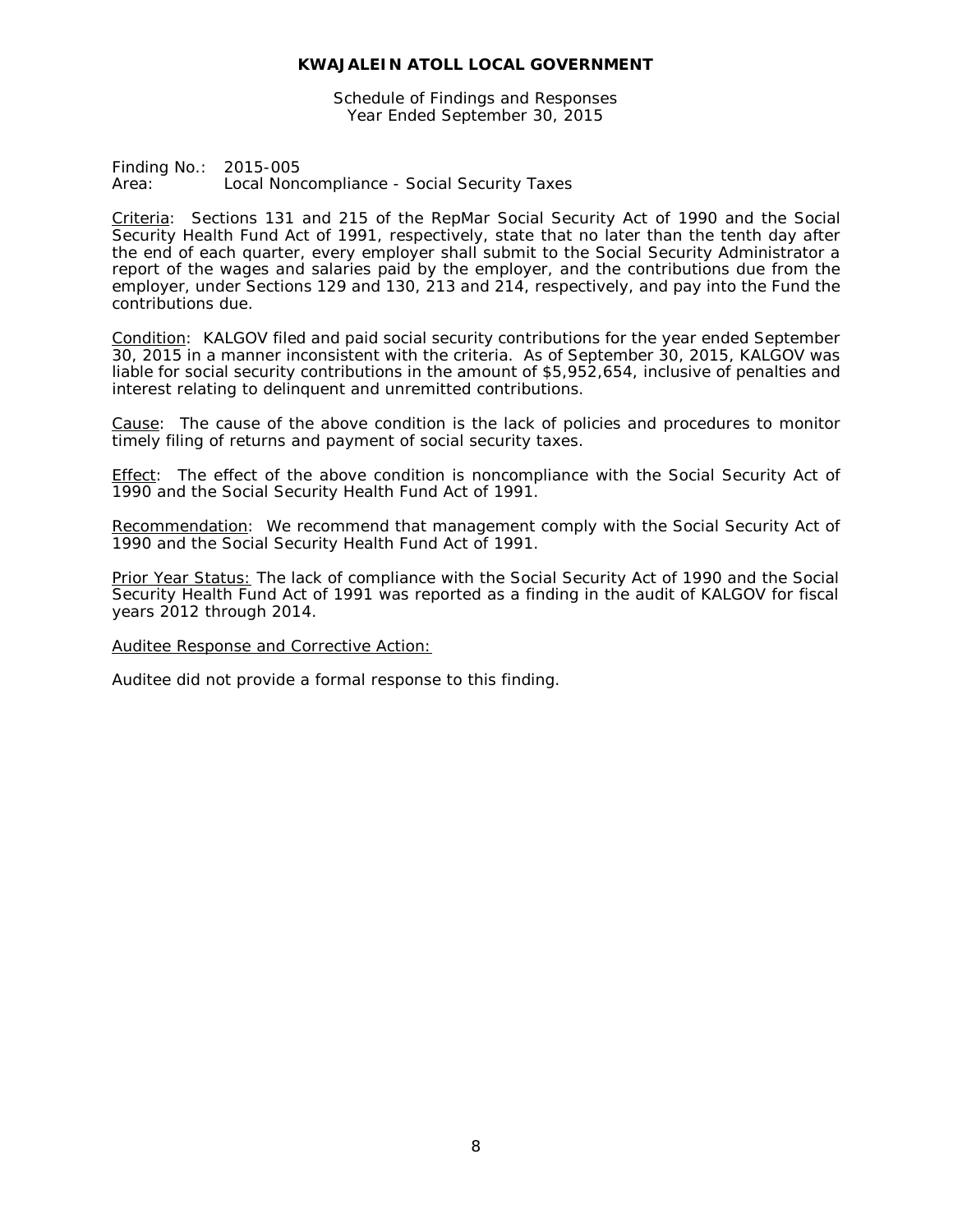Schedule of Findings and Responses Year Ended September 30, 2015

Finding No.: 2015-006 Area: Local Noncompliance - RepMar Withholding Taxes

Criteria: 48 MIRC Chapter 1, Income Tax Act of 1989, Section 105, states that the employer shall once every four (4) weeks or thirteen times per year, pay taxes withheld under Section 104 under Chapter 1. The employer shall, along with the taxes, within two (2) weeks following the preceding four (4) week period make a full, true and correct return showing all wages and salaries paid by the employer to the employees during the preceding four (4) week period and showing the tax due and withheld thereon as provided in Section 104 of the Chapter.

Condition: KALGOV filed and paid income taxes withheld for the year ended September 30, 2015 in a manner inconsistent with the criteria. As of September 30, 2015, KALGOV was liable for income taxes withheld in the amount of \$4,138,217, which included unremitted income taxes withheld from prior years.

Cause: The cause of the above condition is the lack of policies and procedures to monitor timely filing of returns and payment of withheld income taxes.

Effect: The effect of the above condition is noncompliance with the RepMar Income Tax Act of 1989, as amended.

Recommendation: We recommend that management establish policies and procedures to comply with the RepMar Income Tax Act of 1989, as amended.

Prior Year Status: The lack of compliance with the RepMar Income Tax Act of 1989, as amended, was reported as a finding in the audit of KALGOV for fiscal years 2012 through 2014.

Auditee Response and Corrective Action Plan: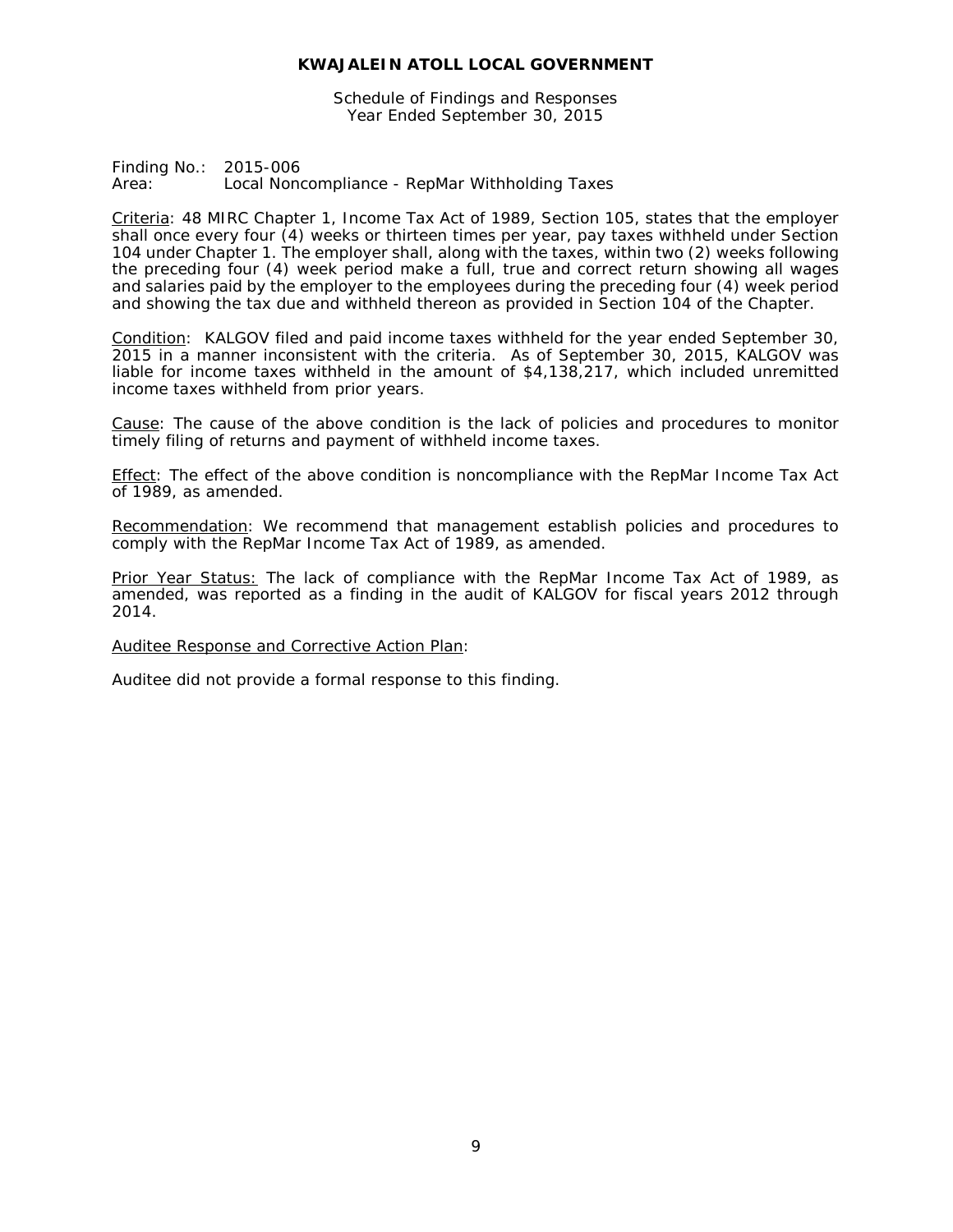Schedule of Findings and Responses Year Ended September 30, 2015

Finding No.: 2015-007 Area: Payroll

Criteria: Effective internal control necessitates that personnel files should be maintained to support personnel related expenditures and disbursements.

Condition: Personnel action forms (PAF) for KALGOV employees were not available for examination to facilitate verification and agreement with hourly rate per payroll register. Furthermore, we tested 27 payroll items and noted the following exceptions:

- 1. One item where employee RIJR for PPE December 20, 2014 was underpaid \$8.
- 2. A \$113 variance existed between payroll register and general ledger details for PPE August 1, 2015.
- 3. Timesheets for Public Safety Department employees for PPE April 25, 2015 lacked signature of department head to support independent review of time charges.

Cause: The cause of the above condition is the lack of internal control policies and procedure governing proper maintenance of employee permanent files.

Effect: The effect of the above condition is a potential misstatement in salaries and wages.

Recommendation: We recommend that management properly maintain employee permanent files and perform independent review of timesheets to support employee related expenditures.

Prior Year Status: The lack of internal control policies and procedures over the maintenance of employee permanent files and timesheets was reported as a finding in the audit of KALGOV for fiscal years 2012 through 2014.

#### Auditee Response and Corrective Action: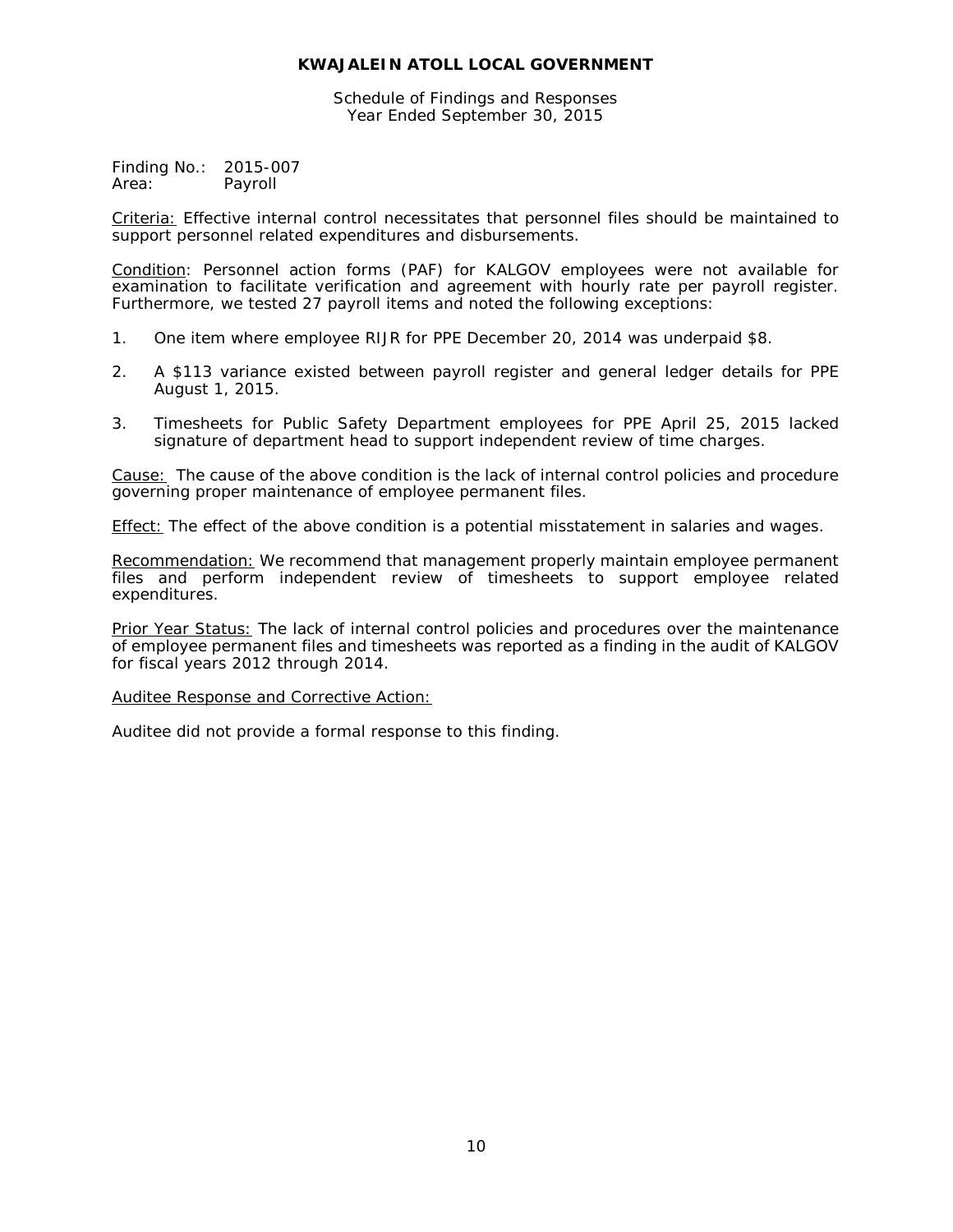Schedule of Findings and Responses Year Ended September 30, 2015

Finding No.: 2015-008 Area: Local Noncompliance – RepMar's Procurement Code

Criteria: Section 106(3) of RepMar's Procurement Code applies to KALGOV, being a political subdivision of RepMar. The Procurement Code states the following:

- (a) Section 124 unless otherwise authorized by law, all Government contracts shall be awarded by competitive sealed bidding.
- (b) Section 127 procurement of goods and services not exceeding \$25,000 may be made in accordance with small purchase procedures promulgated by RepMar's Policy Office. Small purchase procedures are those relatively simple and informal methods for securing services, supplies, or other property that do not cost more than \$25,000. RepMar's Ministry of Finance has previously declared that if small purchase procedures are used, price or rate quotations shall be obtained from an adequate number of qualified sources.
- (c) Section 128 a contract may be awarded for a supply, service, or construction item without competition when it is determined in writing that there is only one source for the required supply, service, or construction item.

Condition: For the following items, supporting documentation was inadequate to evidence the procurement process:

- 1. Check # 131 and 7296 for \$7,392 and \$1,450, respectively, for fuel purchase; and
- 2. Check  $\#$  7609 for \$24,527 for vehicle purchase.
- 3. Check # 103 for \$3,550 for purchase of four laptop computers.

Cause: The cause of the above condition is the lack of internal control policies and procedures to facilitate compliance with procurement requirements.

Effect: The effect of the above condition is potential noncompliance of RepMar Procurement Code.

Recommendation: We recommend that management adhere to Repmar Procurement Code.

Prior Year Status: The lack of internal control policies and procedures to facilitate compliance with RepMar procurement requirements was reported as a finding in the audit of KALGOV for fiscal years 2012 through 2014.

#### Auditee Response and Corrective Action: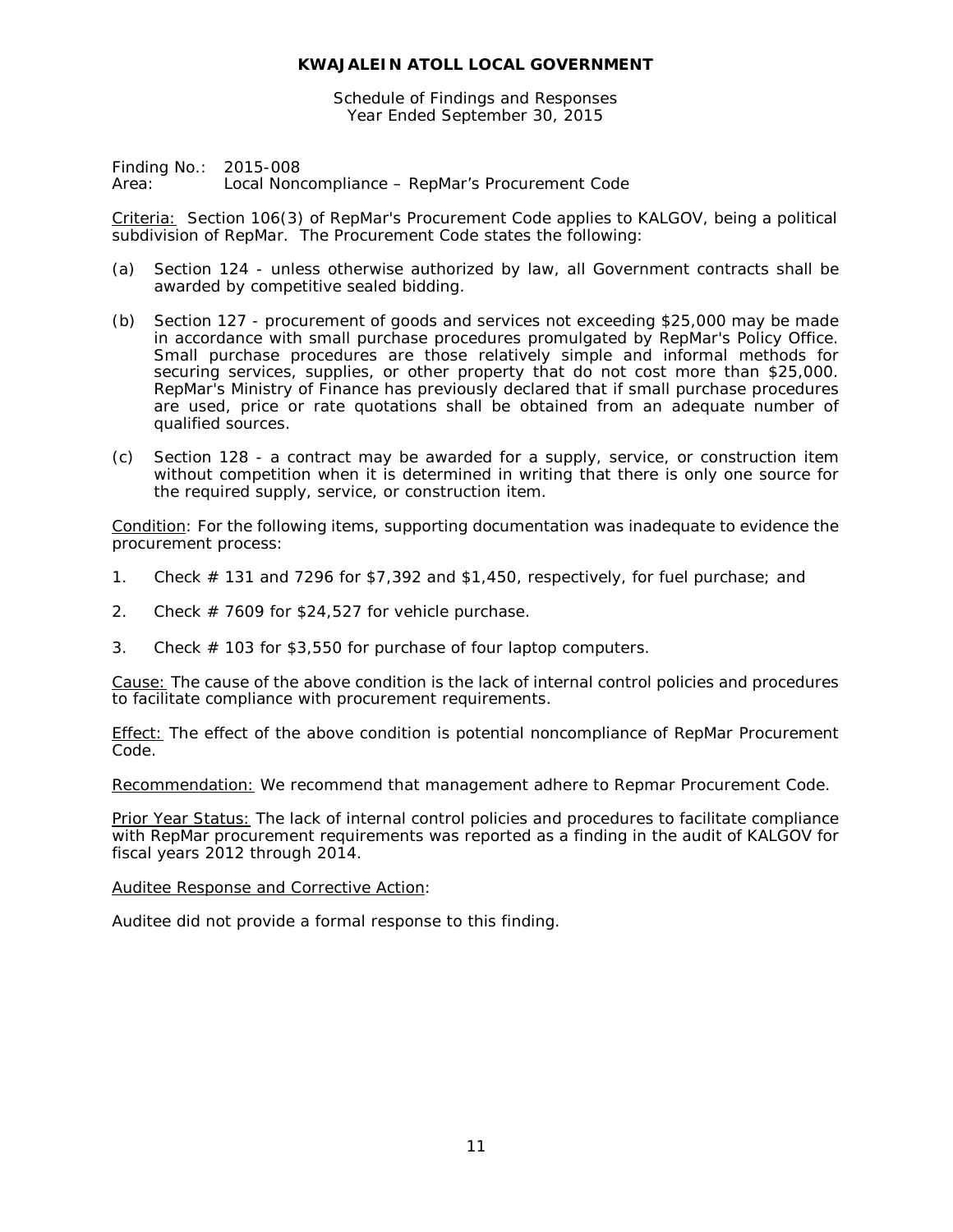Schedule of Findings and Responses Year Ended September 30, 2015

Finding No.: 2015-009<br>Area: Travel Exp **Travel Expenditures** 

Criteria: Effective internal control necessitates that travel expenditures be supported by itineraries, boarding passes, and invoices to support liquidation process.

Condition: For the following items, travel advances were not provided with an ordinance supporting existing rates used for per diem, lodging, car rental and representation allowances. Furthermore, no itinerary or boarding passes were on file for the following items:

- 1. Check #s 221, 7651 and 8011 for \$535, \$5,200 and \$3,975, respectively, were drawn for travel advances of the City Manager. Furthermore, the travel advances drawn on check #s 221 and 7651 did not adequately disclose the purpose of travel;
- 2. Check #s 7688 and 8013 for \$1,103 and \$4,500, respectively, were drawn for travel advances of the Finance Director. Furthermore, the travel advance drawn on check  $#$ 7688 did not adequately disclose the purpose of travel;
- 3. Check # 8183 for \$1,828 was drawn for airfare of the Finance Director that was not supported by an underlying travel authorization;
- 4. Check # 7875 for \$2,750 was drawn for travel advance of the Mayor;
- 5. Check # 7652 for \$5,501 was drawn for travel advance of the Legal Clerk;
- 6. Check # 7903 for \$3,000 was drawn for travel advance of KALGOV employee;
- 7. Check #s 7689 and 7849 for \$1,321 and \$2,751, respectively, were drawn for travel expenditures that included per diem of \$300 and \$675, respectively; and
- 8. Check # 220 for \$225 was drawn for car rental allowance of KALGOV employee attending EPA Board meeting.

Cause: The cause of the above condition is the lack of established internal control policies and procedures administering the liquidation of travel advances.

Effect: The effect of the above condition is potential unauthorized and misstatement of travel expenditures.

Recommendation: We recommend that management establish appropriate internal control policies and procedures governing authorization and liquidation of travel advances.

Prior Year Status: The lack of established internal control policies and procedures administering the authorization and liquidation of travel advances was reported as a finding in the audit of KALGOV for fiscal years 2012 through 2014.

Auditee Response and Corrective Action: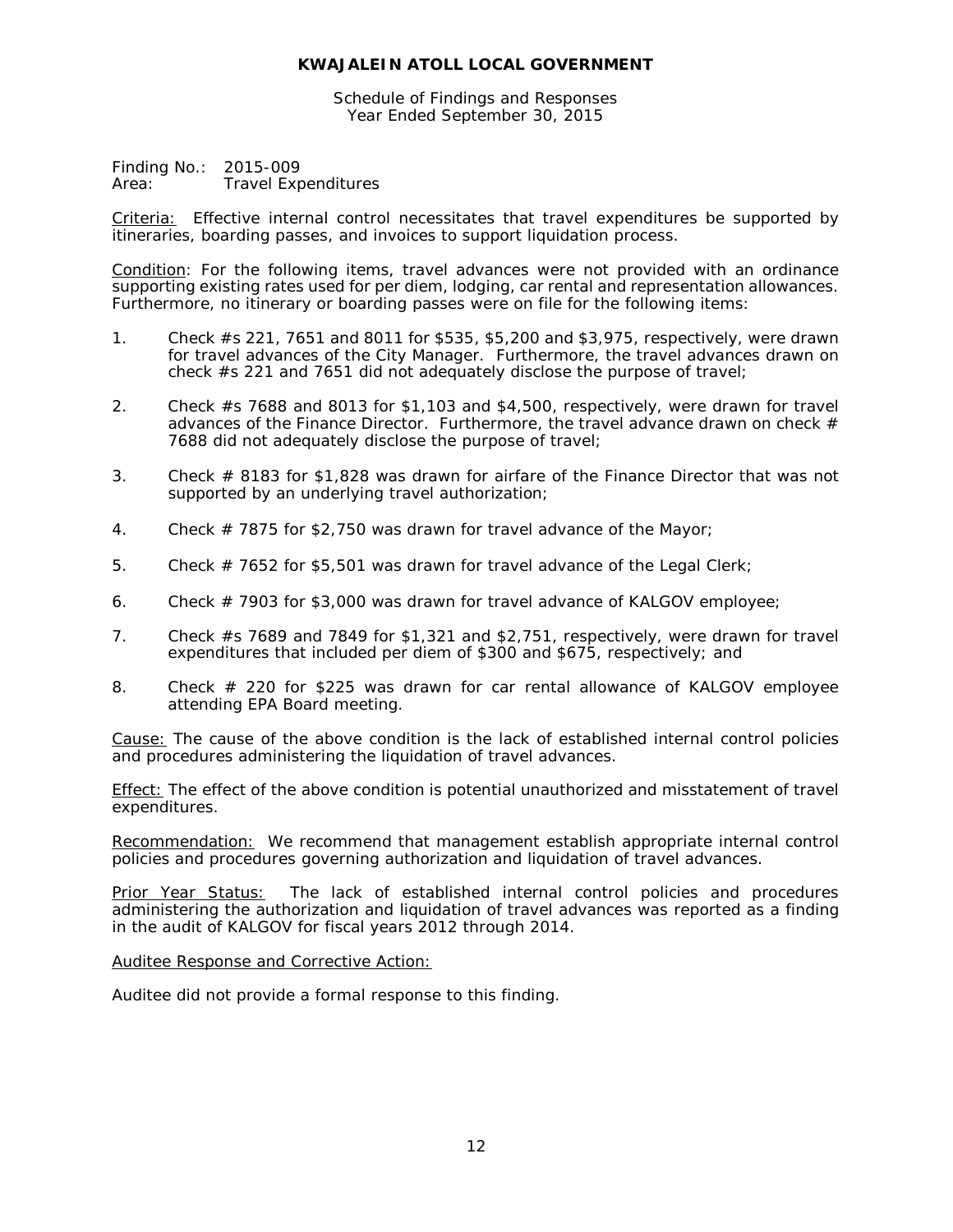Schedule of Findings and Responses Year Ended September 30, 2015

Finding No.: 2015-010 Area: Revenues and Cash Receipts Journal

Criteria: Fines, taxes and fees assessed should be supported by necessary documentation including tickets, tax assessments, invoices, applications, ordinances or their equivalent. Furthermore, cash collected should be deposited in a timely manner and related cash collection reports should evidence review and approval.

Condition: Of fifty-seven cash receipts tested, we noted the following exceptions:

- 1. Cash collection reports were not certified by Finance Director evidencing that independent review occurred.
- 2. Tax assessment forms with related invoices and bills of lading were not provided for the following cash receipts:

| CR/OR no. | CR/OR Date | Amount |
|-----------|------------|--------|
| 6348      | 12/01/14   | 16,128 |
| 6824      | 08/12/15   | 12,672 |
| 6203      | 10/07/14   | 9.302  |
| 6707      | 04/01/15   | 8.114  |
| 6897      | 07/13/15   | 6.617  |
|           |            | 52,833 |

3. General journal, cash receipt invoices, property tax assessments forms - payment receipts, deposit slips, bills of lading and related vendor's invoices were not provided for the following:

| Reference | <b>GL Account</b>     | Date     | <u>Amount</u> |
|-----------|-----------------------|----------|---------------|
| 15-04006  | Excise - soda         | 04/30/15 | 2,400<br>S    |
| 1016TJ    | Excise – wine         | 09/30/15 | 23,616        |
| 121914    | Excise - property tax | 12/18/14 | 1,026         |
| 12-1205   | Excise - property tax | 12/31/14 | 1,181         |
| 15-09005  | Excise - soda         | 09/30/15 | 8,415         |
| 15-09005  | Excise - property tax | 09/30/15 | 101,102       |
|           |                       |          | \$137,740     |

4. Certain excise property tax on the initial sale assessment indicated that taxes levied was fully paid when only partial payment were received. Payments subsequently received were as follows:

| <u>Cash Receipt no.</u> | <b>Cash Receipt Date</b> | Unpaid Tax Due | <b>Settlement Date</b> |
|-------------------------|--------------------------|----------------|------------------------|
| 6201                    | 10/10/14                 | 8.064          | 11/13/14               |
| 6348                    | 12/01/14                 | 8.064          | 01/02/15               |
| 6598                    | 01/30/15                 | 8.064          | 02/27/15               |
| 6325                    | 11/13/14                 | 7.210          | 04/10/15               |
|                         |                          | 31,402         |                        |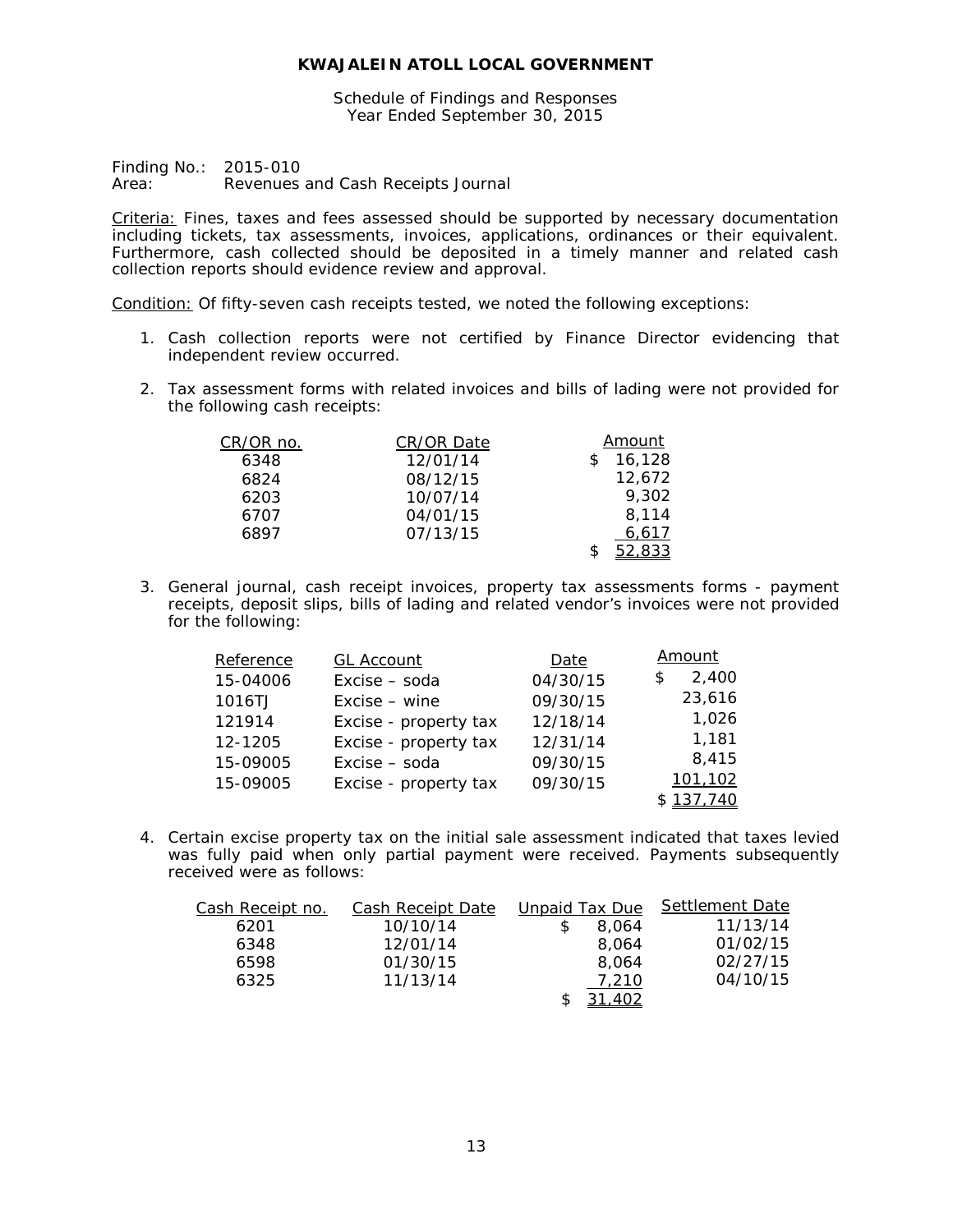Schedule of Findings and Responses Year Ended September 30, 2015

Finding No.: 2015-010, Continued

Area: Revenues and Cash Receipts Journal, Continued

- 5. KALGOV charges an alcohol tax of \$0.40 per can of beer in accordance with ordinance no. 2004-05 with an effective date of 07/19/2004. However, copy of said ordinance supporting the rate was not on file during examination.
- 6. Series of Official Receipts (OR) or Cash Receipts (CR) were insequentially issued or missing. As a result, we were unable to ascertain the completeness of cash collections.
- 7. Property tax assessment forms payment receipts, bills of lading and supplier's invoices to support tax collected were not provided for the following:

| Cash Receipt no. | Date     | Tax Due  |
|------------------|----------|----------|
| 7032             | 10/20/15 | \$20.582 |
| DD110615         | 11/06/15 | 45,000   |
| 7184             | 12/30/15 | 19.920   |
|                  |          | 85,502   |

Cause: The cause of the above condition is the lack of established internal control policies and procedures over the filing and maintenance revenue recordation and collection process.

**Effect:** The effect of the above condition is a potential understatement of revenues, unauthorized rates used, and misappropriation of cash.

Recommendation: We recommend that management develop and maintain procedures to ensure that revenue collections are supported, properly recorded, pursue collection of unpaid taxes due, approval of rates used are maintained, timely deposit of collections, and collection reports are independently reviewed.

Prior Year Status: The lack of established internal control policies and procedures over the filing and maintenance of revenue recordation and collection process was reported as a finding in the audit of KALGOV for fiscal years 2012 through 2014.

Auditee Response and Corrective Action: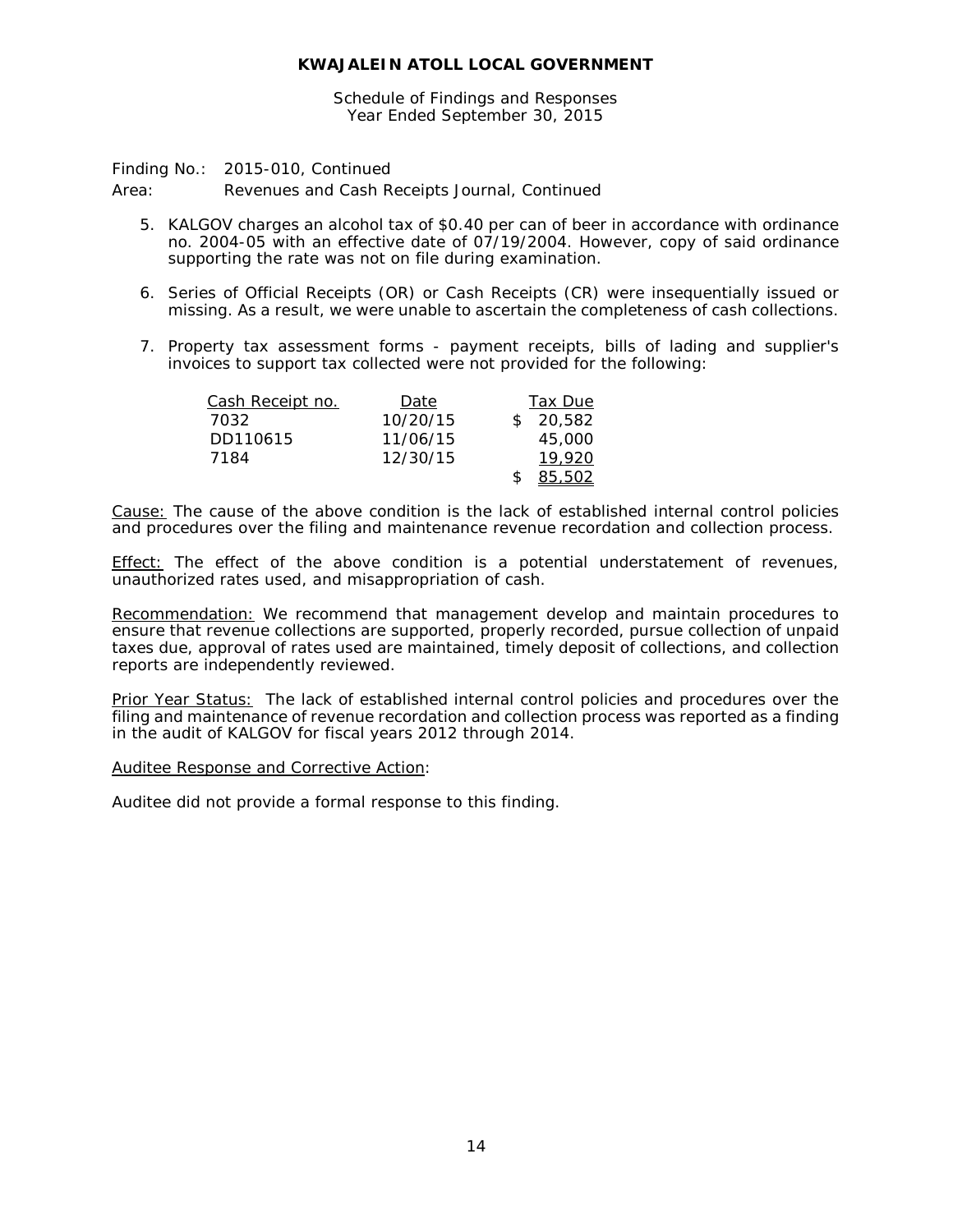Schedule of Findings and Responses Year Ended September 30, 2015

Finding No.: 2015-011 Area: Local Noncompliance - Public Services Fund

Criteria: Section 4A of the Memorandum of Agreement (MOA) between KALGOV and RepMar requires the creation and separate accounting for the KALGOV Public Services Fund.

Condition: During the year ended September 30, 2015, KALGOV received \$240,560 from RepMar in accordance with the MOA; however, all related transactions associated with this grant were recorded in the General Fund.

Cause: The cause of the above condition is the lack of adequate controls governing compliance with the MOA.

Effect: The effect of the above condition is noncompliance with terms and conditions of the MOA.

Recommendation: We recommend that management separately establish and account for transactions of the Public Services Fund.

Prior Year Status: The lack of internal control policies and procedures over the creation and separate accounting for the KALGOV Public Services Fund was reported as a finding in the audit of KALGOV for fiscal years 2012 through 2014.

Auditee Response and Corrective Action Plan: